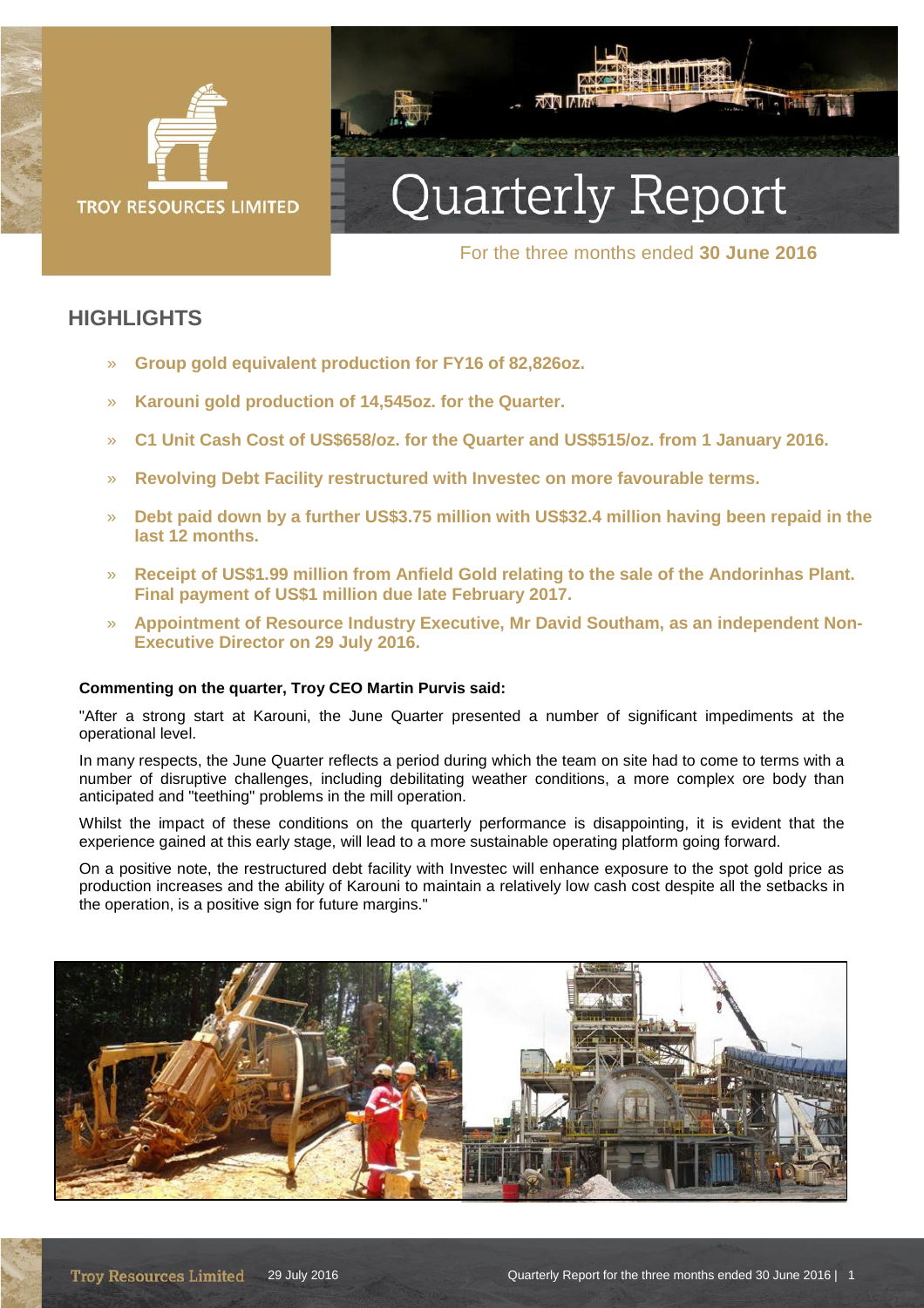

# **GROUP RESULTS (2)(3)**

| <b>YTD</b><br>FY 2016 |
|-----------------------|
| 60,743                |
| 868,604. ا            |
| 82,826                |
| US\$786               |
|                       |

(1) Co-Product costing converts silver to an equivalent value of gold ounces. For actual production we use sales prices realised.<br>(2) Represents gold and silver production from Casposo up until 4 March 2016, being the dat

*(3) The Group Results include Karouni gold production and costs from 1 January 2016 only. Karouni produced 4,984oz. of gold in the December quarter.*

# **OPERATIONS**

# *KAROUNI, GUYANA (Troy 100% through Troy Resources Guyana Inc.)*

| <b>Production Summary</b>                    | <b>June 2016</b><br><b>Quarter</b> | <b>March 2016</b><br><b>Quarter</b> | YTD<br>FY 2016 <sup>(1)</sup> |
|----------------------------------------------|------------------------------------|-------------------------------------|-------------------------------|
| Processed (t)                                | 161.764                            | 195.008                             | 356,772                       |
| Head Grade Gold (g/t)                        | 3.04                               | 3.64                                | 3.37                          |
| Recovery Gold (%)                            | 92.0                               | 88.5                                | 90.1                          |
| Gold Produced (oz.)                          | 14.545                             | 20.195                              | 34,740                        |
| Gold Sold (oz.)                              | 12.703                             | 20,029                              | 32,732                        |
| Gold Price Realised (per oz.) <sup>(2)</sup> | US\$1,261                          | US\$1,199                           | US\$1.223                     |

| <b>Cost</b>                                | <b>US\$/oz.</b> | <b>US\$/oz.</b> | <b>US\$/oz.</b> |
|--------------------------------------------|-----------------|-----------------|-----------------|
| <b>C1 Cash Cost</b>                        | 658             | 412             | 515             |
| Refining and transport costs               |                 | 5               | 6               |
| Reclamation and remediation – amortisation |                 |                 |                 |
| Royalties                                  | 97              | 115             | 107             |
| Insurance                                  | 13              | 3               |                 |
| Exploration                                | 91              | 50              | 67              |
| Corporate general and administration costs | 64              | 46              | 54              |
| Capital equipment                          | 127             |                 | 53              |
| <b>All-In Sustaining Cost (AISC)</b>       | US\$1,064       | <b>US\$638</b>  | <b>US\$816</b>  |

*(1) Production information and costs for Karouni prior to commercial production being achieved are not included in the operating data before 1 January 2016. Karouni produced 4,984oz. of gold in the December quarter. (2) Before impact of hedging.*

*The cost information and expenditure detail provided within this report are based on unaudited numbers. All references to \$ are Australian dollars unless otherwise stated.*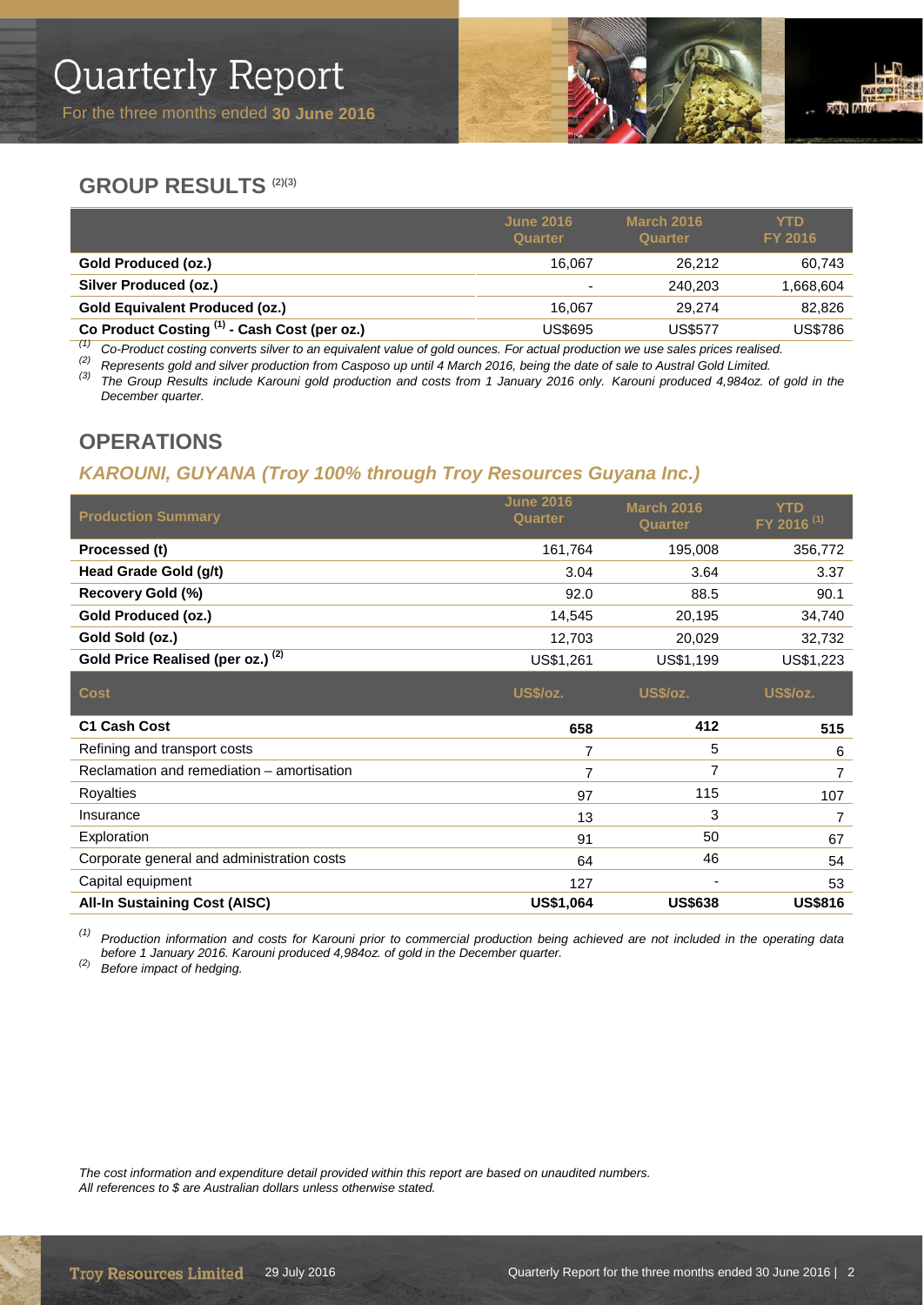For the three months ended **30 June 2016**

*Open Pit Mining*

Full scale mining continued in the Smarts 3 and Hicks 3 pits during the quarter whilst early stage operations commenced in Hicks 2 and Smarts 4. Notwithstanding a range of counter measures introduced before-hand, production activities across the site were still severely disrupted by the onset of the wet season towards the end of May, as significant time and resources were taken out of the mining cycle by dewatering activities and safety procedures.

With access to deeper parts of Smarts 3 and Hicks 3 limited due to continuous heavy rainfall, it was necessary to revise the mining plan, resulting in ore being mined from the shallower Hicks Stage 2 pit and the Smarts Stage 4 cutback ahead of schedule, in order to enable continuous ore supply to the processing plant. Preliminary waste removal was also carried out in Hicks Stage 1. Figures 1 and 2 depict the various pits for each of the Deposits.



**Figure 1 - Hicks Pits**



**Figure 2 - Smarts Pits**

As a consequence of the short term change in the mining schedule, there was a predicted, but notable reduction in the average grade from the level previously forecast. Furthermore, the restrictive mining conditions resulted in much higher ore dilution and ore loss factors than planned, particularly within the Smarts 3 pit. The combination of these factors had an adverse impact on the mining reconciliation for the Quarter.

Grade control drilling and normal sampling quality control protocols were made more difficult by the peak seasonal rainfall. Overall, approximately 55% more "ore tonnes" were mined from the Smarts pits than scheduled from the block model during the quarter.

Mining in the high grade, Smarts 2 pit was curtailed early in the quarter so that a Reverse Circulation ("RC") grade control program could commence on the pit floor. This program was designed to delineate additional mineralisation contained in previously unmodelled N-S veins. At the conclusion of this program, which served to provide encouraging results for increasing our understanding of mineralisation, the rig was moved to Smarts Stage 4 for a similar program of close spaced RC grade control holes.

The total material movement for the quarter was 1,598,000 tonnes, an increase of 14% over the previous quarter of 1,400,000 tonnes. This was achieved despite the difficult operating conditions, following a further increase in the mining fleet to 21 dump trucks and 5 excavators from 12 dump trucks and 3 excavators. Total ore mined for the quarter was 173,858t @ 2.97g/t.

#### *Processing*

As announced previously to the market, processing rates were reduced by several issues during the quarter, including disruptions to the mill lubrication system and ongoing difficulties with the processing characteristics of the "sodden", Saprolite clay material.

Treatment of the Saprolite clay material during the wet season has resulted in excessive blockages to ore chutes and screens, resulting in unscheduled downtime whilst the blockages are cleared. The clay rich ore also has a tendency to be problematic in the leaching circuit with viscosity issues impacting on leaching kinetics. Viscosity modifiers are currently being tested on site in order to alleviate this issue.

A total of 161,764 tonnes @ 3.04g/t was processed with an average recovery of 92%, resulting in 14,545oz. being recovered.

#### *Production Results and Summary*

Notwithstanding the adverse operating conditions and problems, Karouni produced 14,545oz. of gold at a cash cost of US\$658/oz. and an AISC of US\$1,064/oz. Whilst unit costs for the quarter were higher due to lower gold production, total operating costs remained in line with the previous quarter, reinforcing the margin potential of the operation once throughput is increased back to planned levels.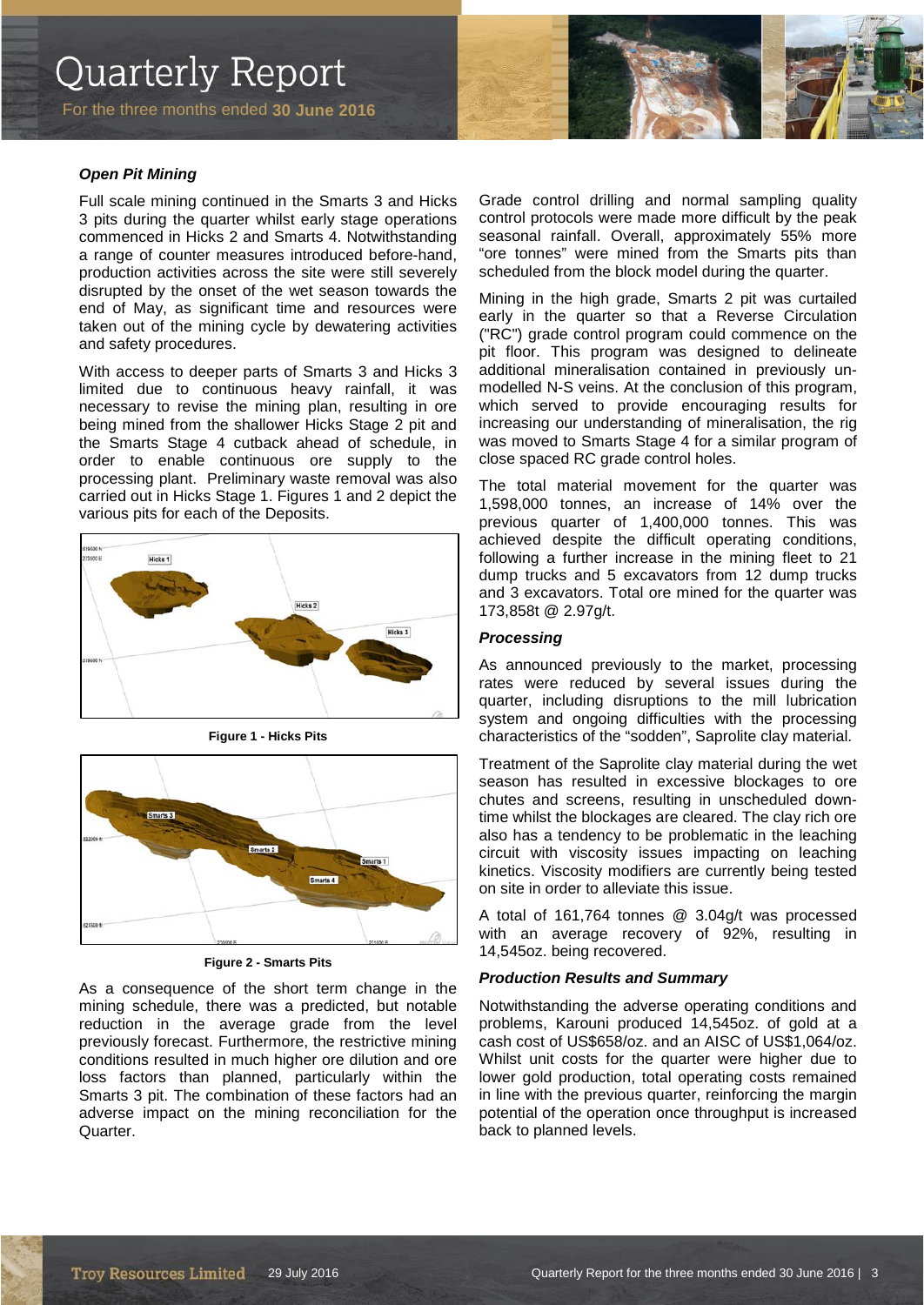# Quarterly Report

For the three months ended **30 June 2016**



#### *Outlook*

The Karouni operations had to deal with a range of disruptive challenges during the quarter. Looking ahead, conditions are set to improve with most of the pits scheduled to be in fresh rock well before the next wet season at the end of the year. Together with a larger mining fleet, and improved mill throughput, the Company is expecting continuous improvement in operating performance in all aspects of the operation.

Commensurate with the range of changes in operational activity and performance over the past three months, we continue to work through the mine scheduling process for the remainder of CY16 and FY17 and expect to provide updated guidance during August.

### *ANDORINHAS, BRAZIL (Troy 100% through Reinarda Mineração Ltda)*

| <b>Production Summary</b>                  | <b>June 2016</b><br><b>Quarter</b> | <b>March 2016</b><br><b>Quarter</b> | <b>YTD</b><br><b>FY 2016</b> |
|--------------------------------------------|------------------------------------|-------------------------------------|------------------------------|
| Processed (t)                              | 26,807                             | 46,343                              | 176,466                      |
| Head Grade Gold (g/t)                      | 2.13                               | 1.69                                | 1.85                         |
| <b>Recovery Gold (%)</b>                   | 82.7                               | 81.2                                | 83.6                         |
| <b>Gold Produced (oz.)</b>                 | 1,522                              | 2,046                               | 8,789                        |
| Gold Sold (oz.)                            | 2,896                              | 2,000                               | 9,296                        |
| <b>Gold Price Realised (per oz.)</b>       | US\$1,281                          | US\$1,142                           | US\$1,167                    |
| <b>Cost</b>                                | US\$/oz.                           | <b>US\$/oz.</b>                     | <b>US\$/oz.</b>              |
| <b>C1 Cash Cost</b>                        | 1,057                              | 1,194                               | 976                          |
| Refining and transport costs               | 66                                 | 66                                  | 50                           |
| Reclamation and remediation - amortisation | 6                                  | 3                                   | 9                            |
| Corporate general & administration costs   | 50                                 | 30                                  | 47                           |
| Royalties, export tax and local taxes      | 17                                 | 11                                  | 11                           |
| Insurance                                  | 24                                 | 17                                  | 17                           |
| <b>Total AISC</b>                          | <b>US\$1,220</b>                   | <b>US\$1,321</b>                    | <b>US\$1,110</b>             |

Processing of remaining stockpiles ceased during April and plant cleaning finished at the end of May, ahead of the handover to Anfield Gold in early June.

No environmental incidents were recorded for the quarter.

Following Court approval for the acquisition by Anfield Gold of all the shares in Magellan Minerals, Troy received US\$1.99 million representing the main component of the payment towards the initial purchase price of US\$3.5 million for the sale of the Andorinhas plant.

Further consideration of US\$1 million is to be paid to Troy following either production of 20,000oz of gold or 26 February 2017, whichever comes earliest.

#### *Production Results and Summary*

Gold production was 1,522oz at a cash cost of US\$1,057/oz.

#### *Outlook*

The environmental rehabilitation program, including ongoing air and water monitoring is ongoing.

The plant is expected to have been removed from site within the next five months, after which time the plant footprint will also be rehabilitated.

#### *CASPOSO, ARGENTINA (Troy 49%)*

As announced on 7 March 2016, Austral Gold Limited (ASX: AGD) acquired a majority interest in Casposo and was appointed manager with immediate effect.

During the quarter, significant progress was made in several aspects of the operation. The proposed capital investment plan to develop and implement a re-engineering program for Casposo is on-going, with Austral having invested more than US\$1.5 million to date.

A reputable Canadian engineering firm has been engaged to perform a pre-feasibility study to update the Mineral Resource and Ore Reserves in accordance with JORC and NI 43-101 requirements. Technical studies are ongoing and a new mine operational model is being developed in preparation for the recommencement of commercial operations at Casposo.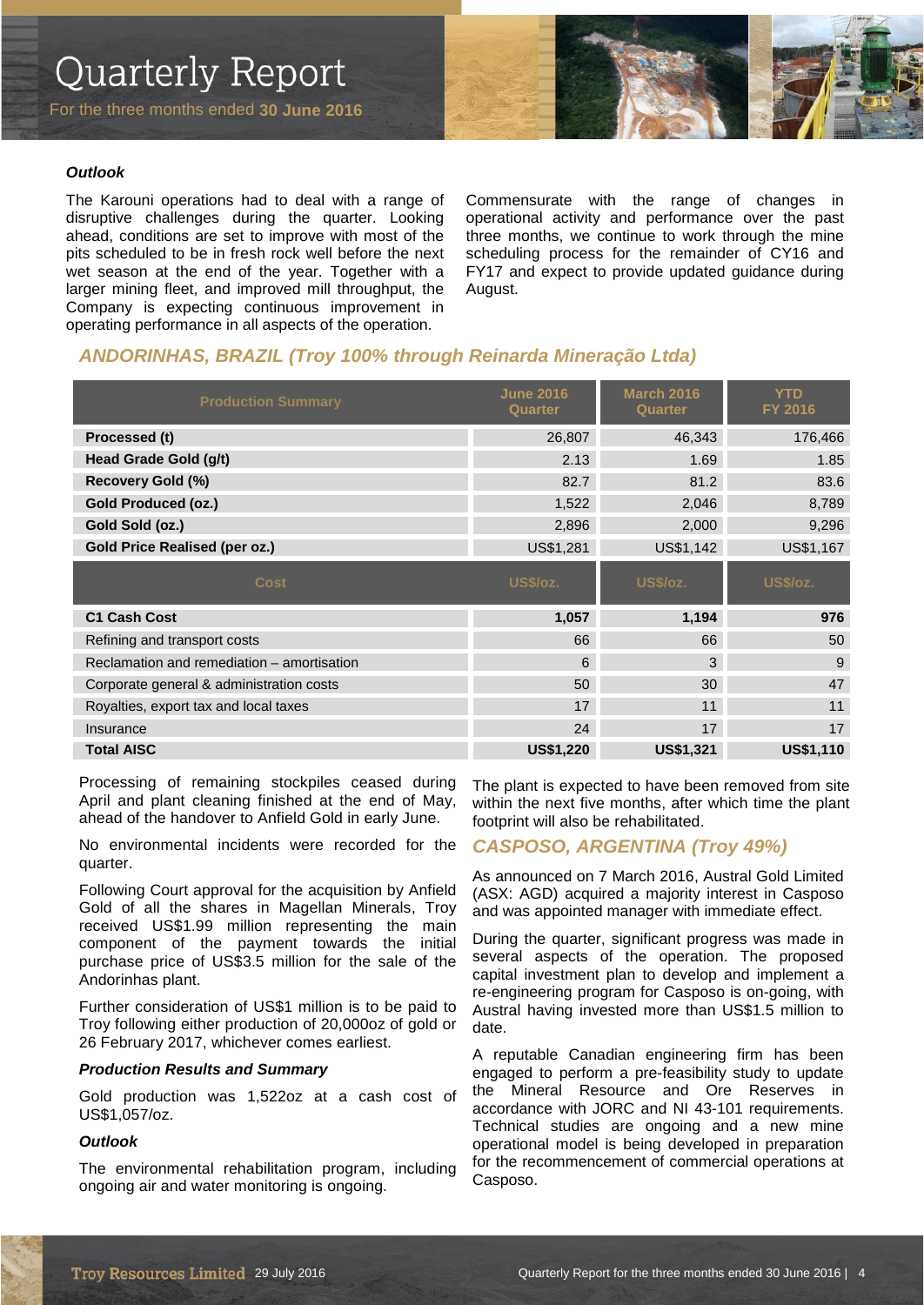For the three months ended **30 June 2016**



# **EXPLORATION**

### *GUYANA, KAROUNI PROJECT (Troy 100%)*

#### *Karouni Near Mine Extensional Exploration*

During the quarter the program shifted from widespaced framework drilling of Brownfields targets to Near Mine Extensional and Resource Infill drilling. Whilst the shift reflects the priority to delineate the N-S veins in the Smarts pits, it also corresponds with the latent restriction on regional exploration during the peak wet season.

The RC drill rig was repositioned to Smarts Stage 2 to focus drilling on Near Mine Extensional Targets adjacent to the Smarts and Hicks Deposits.

The program will infill and test for shallow extensions to existing Resources at Smarts Stage 2, Smarts Stage 4, Smarts NW, Smarts SE-Spearpoint, Hicks SE and Larken (see Figure 3 below).



**Figure 3: Near Mine Extension Target Location Plan**

#### *Smarts Stage 2 Pit RC Infill Drilling*

A limited RC Resource infill program commenced from the floor of Smarts Stage 2 in early June. A total of 23 holes (for 2,081m) were completed to test this area on a drill grid of 30m x 10m spacing. The program was completed in late June with the rig then relocated to Smarts Stage 4.

The Smarts Stage 2 infill drilling targeted the area between the Hangingwall and Footwall Shears, where the gold bearing veins are preferentially developed within the mafic units. This program targeted N-S striking vein orientations, but also intersected a number of NW-SE striking veins.

The drilling confirmed earlier observations in saprolite within the pit that, at "outcrop scale", the N-S veins "step both along strike and vertically". The drilling highlighted the fact that a key control is the host lithology. Contained in the Andesite is a limited alteration halo, whereas in the Basalt there is a more

diffuse pyritic alteration adjacent to the veins which are obvious in the chips.

The holes pushed beyond the bounding shear have confirmed that the gold mineralisation is confined to the area bounded by the main NW-SE striking Smarts Shear and does not extend beyond.



**Smarts Stage #2 Infill RC Drilling June 2016**

This drilling highlighted that the N-S Veins are often "cm" scale widths and are widely spaced over the strike length of the pit. Although narrow widths, the N-S veins intercepted have yielded visible gold and high gold grades. To date, partial assay results have been received for 10 of the 23 holes drilled.

Significant results include:

- − **1m at 132.54g/t from 21m**
- − **2m at 53.01g/t from 3m**
- − **2m at 23.12g/t from 30m**
- − **7m at 18.24g/t from 33m**
- − **3m at 18.9g/t from 24m**
- − **4m at 13.9g/t from 20m**
- − **2m at 11.70g/t from 20m**
- − **1m at 11.28g/t from 25m**
- − **1m at 10.52g/t from 55m**
- − **5m at 7.80g/t from 35m**
- − **1m at 7.22g/t from 58m**
- − **1m at 6.88g/t from 1m**
- − **9m at 6.55g/t from 3m**
- − **1m at 5.26g/t from 33m**
- − **8m at 4.89g/t from 28m**
- − **8m at 4.85g/t from 62m**
- − **3m at 3.76g/t from 6m**
- − **10m at 3.54g/t from 69m**
- − **5m at 3.19g/t from 16m.**

The program has confirmed the N-S veins are present at shallow depths below the current planned pit floor. Once all assays are received, this infill drilling data will be used to update the Resource model. The potential of N-S Veins at depth will be followed up with a Diamond Drill program later this year.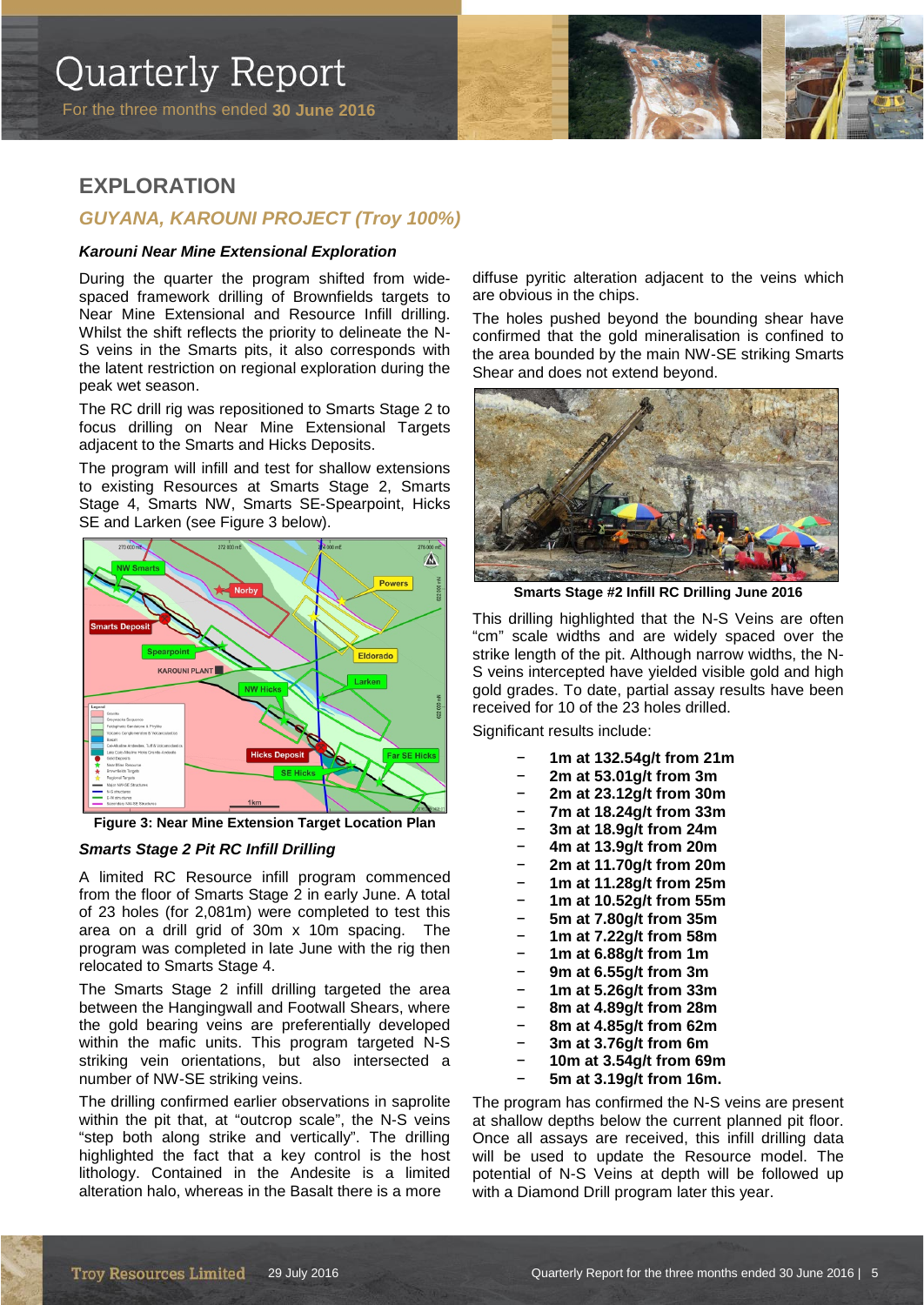# Quarterly Report

For the three months ended **30 June 2016**



**Figure 4: Preliminary Geology of the Smarts Deposit & Better Assay Results**

#### *Smarts Stage 4 Pit RC Infill Drilling*

Following completion of the infill drilling program at Smarts Stage 2, the rig was shifted to Smarts Stage 4 and has since completed 54 holes for 2,720m. These additional holes were designed to test areas where N-S Vein arrays are interpreted to intersect the main footwall and hangingwall shear outside of the original model.

The drilling targeted gold mineralisation associated with the bounding NW-SE striking Smarts Shears as well as three N-S striking veins well above the modelled Smarts South Lode at depth. Shears and veining in saprolite on the pit floor were mapped and used to constrain the shear and vein wireframes to better target the drilling.

Thirty-six of the 54 holes intersected significant quartz veining with pyrite. Fifteen of the intercepts were associated with the Main Smarts Shear Zone. Assays are pending for all of the holes drilled.

#### *Hicks Deposit Area Infill Drill Targets*

Post quarter end, the RC rig was moved to the Hicks Deposit where four targets have been identified for infill drilling (see Figure 5). These include:

- Hicks Stage 1 Hicks Stage 2 Link Zone Target
- Hicks Stage 2 Resource RC Infill Target
- Hicks Stage 3 Deeps Target
- Hicks Stage 3 SE Extension Target

The Link Zone Infill will test the drilling gap between the proposed pits to confirm the position of the Smarts Shear Zone and test for blocks of felsic intrusive which host the higher grade quartz vein mineralisation at Hicks.



A series of RC infill holes are planned for Hicks Stage 2 to better delineate the higher grade Felsic Intrusive / Porphyry hosted and shear hosted gold bearing quartz veins.

At Hicks Stage 3, a series of holes are planned to test the two main felsic intrusives/porphyries at depth below the pit.



**Figure 5: Hicks Deposit Area Infill Drill Targets & Proposed Drill Sections**

At the Hicks Stage 3 SE Extension Target, drilling is planned to follow-up a number of historic (1994) drill intercepts just SE of the current pit. The drilling will target shear hosted quartz vein gold mineralisation in Basalt as well as a possible extension of the gold mineralisation associated with N-S striking quartz veins in porphyry as mined in the SE end of Hicks Stage 3. A total of 13 holes (1,115m) are planned, including eight priority holes consisting of three drill fences that will test 100m strike extension.

Current plans will see a restart of the Brownfields Framework drilling in the last quarter of CY2016, where the focus will be on testing the Mirror, Singh Link, NW Block, Dominica Shear, Norby-Gibbs and Hicks Far SE targets.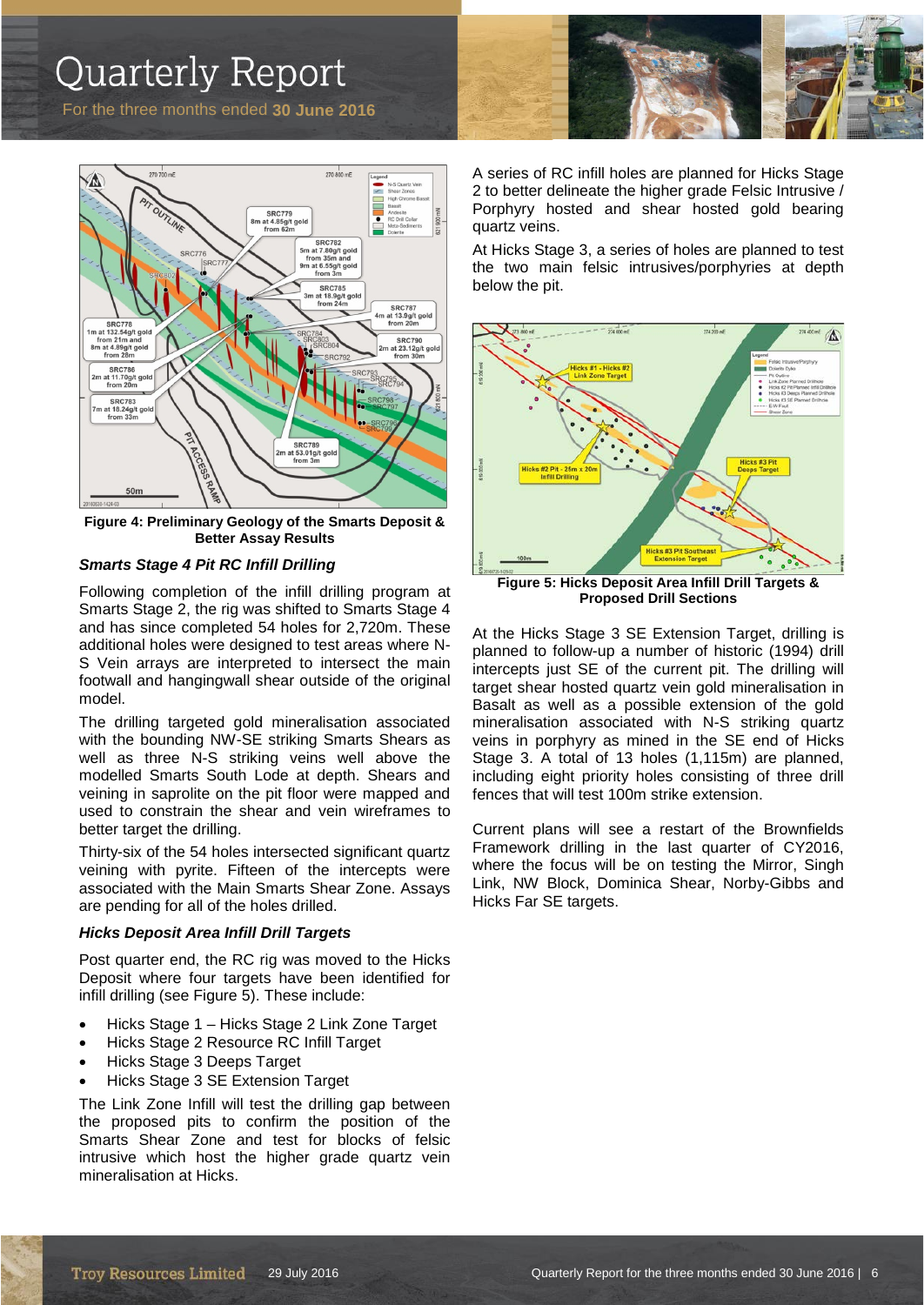# **FINANCE**

The Group's liquidity position at quarter end was \$12.5 million, following a debt repayment of US\$3.75 million at the end of June.

#### *Banking Facility*

The Company restructured its Facility with Investec during the quarter that resulted in:

- An extension of the loan term to 30 June 2018 from 30 June 2017
- Quarterly loan repayments as follows:

| <b>Date</b>       | <b>Loan Repayment (US\$)</b> |
|-------------------|------------------------------|
| 30 June 2016      | 3,750,000                    |
| 30 September 2016 | 5,000,000                    |
| 31 December 2016  | 5,000,000                    |
| 31 March 2017     | 5,000,000                    |
| 30 June 2017      | 4,000,000                    |
| 30 September 2017 | 3,000,000                    |
| 31 December 2017  | 3,000,000                    |
| 31 March 2018     | 3,000,000                    |
| 30 June 2018      | 11,192,000                   |

- A significant reduction in mandatory hedging requirements to 50,000oz and the existing hedge book smoothed out over an 18 month period (rather than 12 months).
- Reduction in minimum liquidity requirement.
- No Debt Service Reserve Account.

The Facility was converted into US\$ at an A\$/US\$ rate of 0.7157 on 20 May with the amount outstanding at that time of US\$42.94 million.

Pursuant to the revised repayment schedule, the Company made a repayment of US\$3.75 million on 30 June, thereby reducing the amount outstanding under the Facility to US\$39.2 million. The Company has repaid ~US\$32.4 million in the last 12 months.

#### *Hedging*

The table below outlines the Company's restructured hedging positions in place at 30 June 2016. As a result of smoothing the hedge book over an 18 month period, the average monthly hedge commitment has reduced from 7,500oz to 4,125oz, thereby providing the Company with increased exposure to the spot gold price.

| <b>Settlement</b><br><b>Period</b> | Gold oz. | <b>US\$/oz.</b> |
|------------------------------------|----------|-----------------|
| Sept Qtr. 16                       | 10,500   | \$1,103.50      |
| Dec Qtr. 16                        | 11,500   | \$1,103.50      |
| Mar Otr. 16                        | 12,500   | \$1,103.50      |
| June Qtr. 17                       | 13,500   | \$1,103.50      |
| Sept Qtr. 17                       | 13,500   | \$1,103.50      |
| Dec Qtr. 17                        | 4,500    | \$1,103.50      |
| <b>TOTAL</b>                       | 66,000   | \$1,103.50      |

#### *Exploration Expenditure*

During the quarter, exploration expenditure incurred in relation to Karouni was \$1.8 million.

#### *Capital Expenditure*

Property, plant and equipment and mine development expenditure incurred at Karouni was \$2.5 million.

## **CORPORATE**

Mr Richard Monti tendered his resignation as a Director on 27 June 2016.

As announced subsequent to quarter end, the Company is pleased to announce the appointment of Resource Industry Executive, Mr David Southam as an independent Non-Executive Director with effect from 29 July 2016. Mr Southam will also join both the Audit and Remuneration Committees and, following completion of the FY2016 audit, he will replace Mr Grimwade as Chair of the Audit Committee.

Following the staged divestment of the Company's interest in Casposo and the closure of Andorinhas, Mr Andrew Storrie, the Company's Chief Operating Officer in South America, left the Company with effect from 30 June 2016.

#### *Directors*

**Fred Grimwade**, Non-Executive Chairman **Martin Purvis**, CEO **Ken Nilsson**, Executive Director **John Jones**, Non-Executive Director **David Southam**, Non-Executive Director

#### **Issued Capital (as at 29 July 2016)**

| <b>Ordinary Shares</b>                    | 340.798.782 |
|-------------------------------------------|-------------|
| <b>Employee Share Appreciation Rights</b> | 963,000     |
| <b>Investec Bank Plc Options</b>          | 10.000.000  |